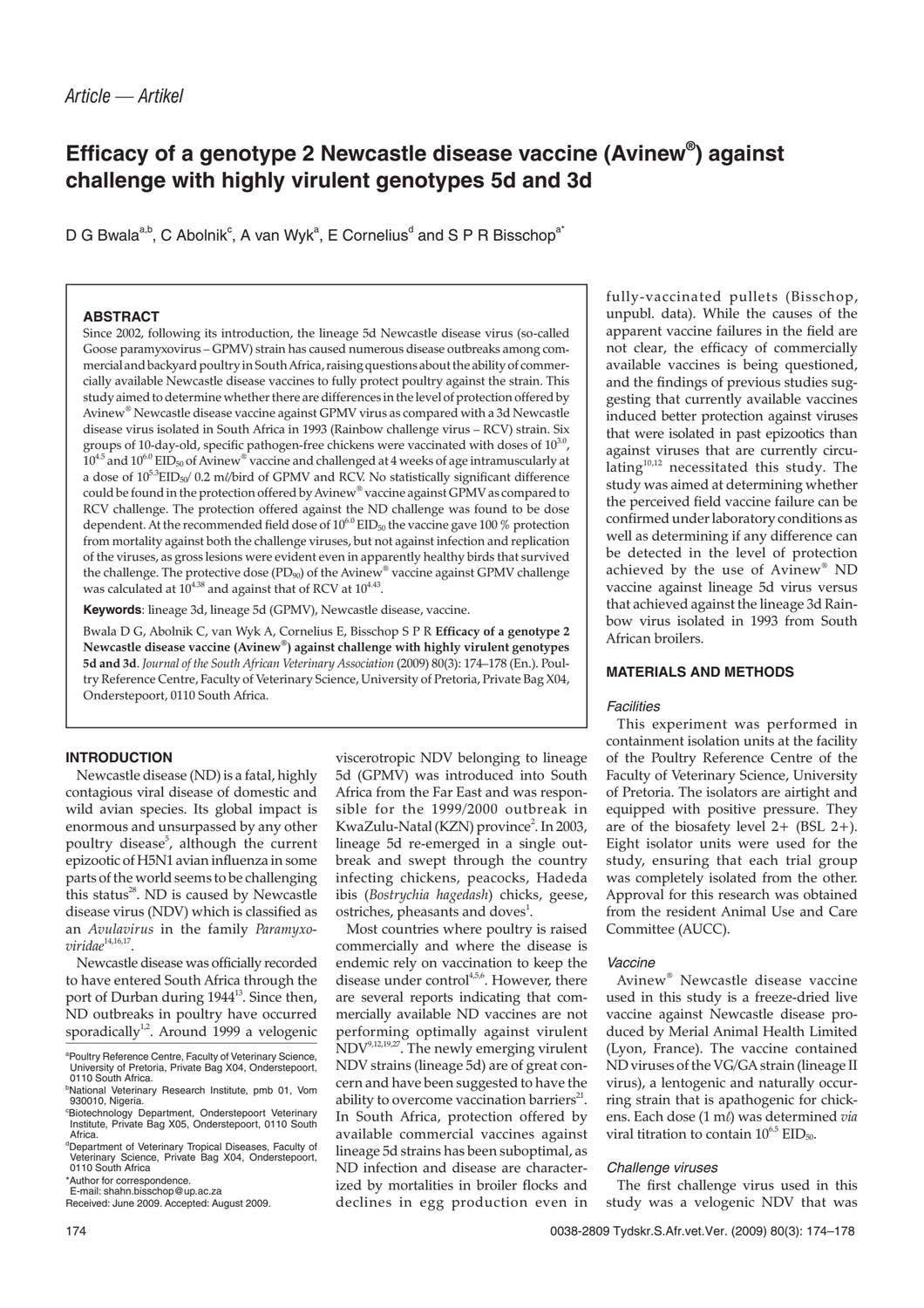isolated from chicken tracheas, identified by the number APMV-1/chicken/South Africa/171/06 with a mean death time (MDT) of 48 hours and intracerebral pathogenicity index (ICPI) of 1.85. It was identified by PCR and molecular sequencing as belonging to lineage 5d. The second challenge virus was an NDV strain termed 'Rainbow challenge virus' (PPMV-1/chicken/South Africa/RCV/93) that was isolated in 1993 by Rainbow Farms laboratory at Hammarsdale and identified by molecular sequencing as a lineage 3d strain. It has an ICPI of 2.0 and MDT of 48 hours making it comparable to the Hertz strain (the standard challenge strain used in the UK) in terms of these pathogenicity parameters. Partial *F* gene sequences for the lineage 5d virus and the RCV were submitted to Genbank under the accession numbers FJ985978 and FJ985977. Previous trial work, accepted for the registration purposes of the Avinew® vaccine, indicated the protective dose (PD<sub>90</sub>) against Hertz was about  $10^{4.0}$  EID<sub>50</sub> (J Vanmarcke, Merial Animal Health Limited, pers. comm., 2008).

#### Challenge dose

Virus challenge dose was  $10^{5.3}$   $EID<sub>50</sub>$  $0.2$  m $\ell$ bird, for both the challenge strains used. The route of challenge was by intramuscular injection.

# Experimental model, design and procedure

Specific pathogen-free (SPF) White leghorn chickens (*n* = 126) were hatched and raised in the isolation unit to 9 days of age, when they were identified with numbered wing tags after being randomly assigned into 6 treatment groups of 18 birds each and 2 control groups of 9 birds each. At 10 days of age, birds in the 6 treatment groups were vaccinated with Avinew® vaccine using 3 different doses viz:  $10^{3.0}$  EID<sub>50</sub> (groups 4 & 8),  $10^{4.5}$  EID<sub>50</sub> (groups 3 & 7) and  $10^{6.0}$  EID<sub>50</sub> (groups 2 & 6). Two groups  $(1 \& 5)$  served as unvaccinated controls. At 27-days of age (17 days post-vaccination), all the chickens were challenged *via* the intramuscular route with 1 of the 2 different NDV challenge strains at a dose of  $10^{5.3}$  EID<sub>50</sub> $/0.2$  m $\ell$ /bird. GPMV was used to challenge groups 1, 2, 3 and 4 while groups 5, 6, 7 and 8 were challenged with RCV. Birds were provided with water and fed *ad libitum* and observed for 10 days post-challenge (pc). Chicks were scored at the 2 daily observations as either  $0 = normal$ ,  $1 = sick$  or  $2 =$ dead. All dead birds were necropsied and organs examined for the presence of gross lesions.

This challenge model was based on a combination of the OIE methods for the

Muench<sup>25</sup> for calculating the 50  $\%$  endpoint of virus titration. **RESULTS Clinical signs and mortality** Birds appeared clinically normal for

tality scores.

Statistical analysis

the first 48 hours post-challenge in all the treatment groups except the RCVchallenged control group (group 5). In this group, clinical signs of ruffled feathers and depression were observed 2 days pc. Most of the other groups started showing clinical signs 3 days pc. The time of onset of clinical signs for all the groups, the number of birds that developed clinical signs and the number of mortalities from challenge are presented in Table 1. Some of the sick birds progressed to complete depression, passage of greenish watery diarrhoea, sternal recumbency with drool-

testing of ND virus vaccines for potency in both live and inactivated vaccines<sup>20</sup>. This particular challenge model was chosen to maximise the ability of the challenge trial to detect subtle differences in the efficacy of Avinew® vaccine against the different strains of the ND challenge viruses. The effects of the challenge on the different groups were assessed by evaluating clinical signs, mortality rates, gross pathology in organs and clinical and mor-

The clinical and mortality scores were analysed statistically to check for the level of significance of the protection achieved by each dose. Statistical analysis of the data was carried out with multiple linear regression using Stat 10.0 (StataCorp, College Station, TX). The protective dose  $(PD_{50}$  and  $PD_{90}$ ) were calculated using the method recommended by Reed & ing salivation, complete paralysis and then death. By the evening observation of day 3 pc, there were 3, 4 and 1 deaths in group 1 (GPMV-challenged control), group 4 (lowest vaccine dose treatment group challenged with GPMV) and group 8 (lowest vaccine dose treatment group challenged with RCV), respectively, while on day  $4$  pc, there were 6, 1, 8, 9 and 15 deaths in groups 1, 3, 4, 5 and 8, respectively (data not shown). Both control groups had 100  $\%$  ( $n = 18$ ) mortality by 4 days pc. On day 5 pc, group 4 had 1 death while the remaining 2 chickens in group 8 died, resulting in 100 % (*n* = 18) mortality for group 8 as well. Group 7  $(10^{4.5}$  EID<sub>50</sub> vaccine dose challenged with RCV) had its first and only death on day 7 pc, which was also the end of mortalities until day 10 pc, when all the surviving birds were humanely euthanased and the experiment terminated. The summary of mortalities of the test and the control birds is presented graphically (Fig. 1).

Valid results were obtained from 124 of the 126 chickens originally used for the trial. Only 2 deaths occurred due to causes not related to the trial and these were therefore excluded from the study. During the challenge trial,  $51(41.13 \%)$ chickens died while 73( 58.87 %) chickens survived the challenge (i.e. they were still alive 10 days pc when the trial was terminated, but with some of the birds showing clinical signs). The  $10^{3.0}$  EID<sub>50</sub> treatment groups (groups 4 and 8) had 4 birds  $(11.11 \%)$  surviving without any clinical signs while the  $10^{4.5}$  EID<sub>50</sub> (groups 3 and 7) and  $10^{6.0}$  EID<sub>50</sub> (groups 2 and 6) treatment groups had 32 birds (88.89 %) and 31 birds  $(91.12\%)$  surviving, respectively, without manifesting any clinical signs, while 32 (88.89 %), 4 (11.11 %) and 3 (8.82 %) chicks

Table 1: **Clinical disease and occurrence of mortality in SPF chickens vaccinated with varying doses of Avinew® vaccine and challenged intramuscularly with GPMV and RCV strains of Newcastle disease virus.**

| Group | Vaccine dose                 | <b>Challenge virus</b> | Clin. signs<br>(1st evident) | <b>Number</b><br>sick/total $^A$ | <b>Number</b><br>dead/total <sup>A</sup> |
|-------|------------------------------|------------------------|------------------------------|----------------------------------|------------------------------------------|
|       | None                         | <b>GPMV</b>            | 3 dpc                        | 9/9                              | 9/9                                      |
| 2     | $10^{6.0}$ EID <sub>50</sub> | <b>GPMV</b>            | 3 dpc                        | 1/17                             | $0/17^B$                                 |
| 3     | $10^{4.5}$ EID <sub>50</sub> | <b>GPMV</b>            | 3 dpc                        | 2/18                             | 1/18                                     |
| 4     | $10^{3.0}$ EID <sub>50</sub> | <b>GPMV</b>            | 3 dpc                        | 14/18                            | 13/18                                    |
| 5     | None                         | <b>RCV</b>             | 2 dpc                        | 9/9                              | 9/9                                      |
| 6     | $10^{6.0}$ EID <sub>50</sub> | <b>RCV</b>             | 7 dpc                        | 2/17                             | $0/17^B$                                 |
| 7     | $10^{4.5}$ EID <sub>50</sub> | <b>RCV</b>             | 7 dpc                        | 2/18                             | 1/18                                     |
| 8     | $10^{3.0}$ EID <sub>50</sub> | <b>RCV</b>             | 3 dpc                        | 18/18                            | 18/18                                    |

Total $^A$  = the number of 4-week-old chicks per group/isolator that were used for the trial. The figures under the number sick/total<sup>A</sup> and number dead/total<sup>A</sup> refer to the number of birds that became sick and died, respectively, during the course of the whole trial (i.e. up to 10 days post-challenge when the trial was terminated).

<sup>B</sup>These groups had 17 chickens each instead of the 18 chickens originally placed as a result of the death of 1 chicken from each group due to causes not related to the challenge.

dpc = days post-challenge; EID<sub>50</sub> = embryo infective dose (50 %); GPMV = Goose paramyxovirus; RCV = Rainbow challenge virus.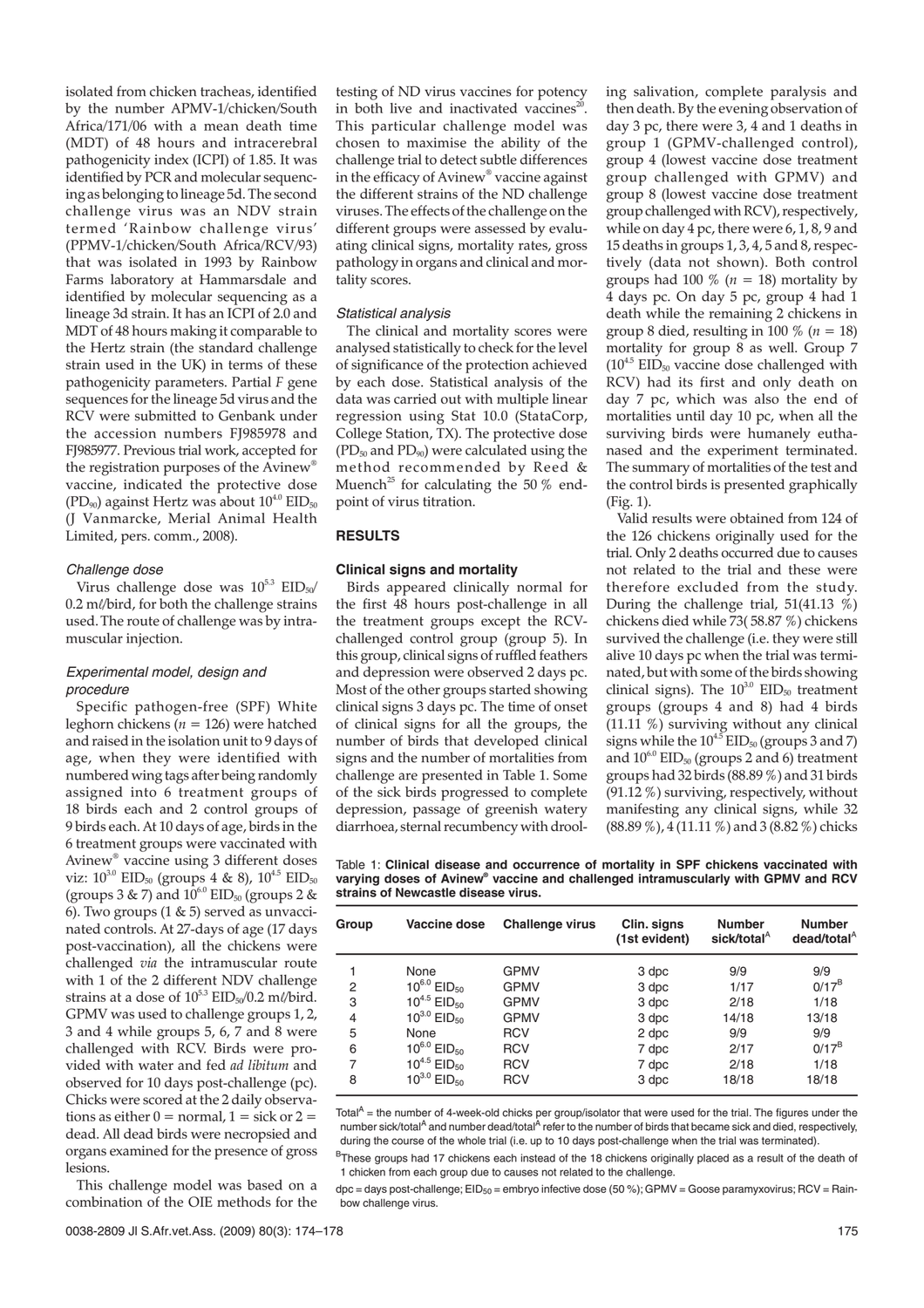in the  $10^{3.0}$  EID<sub>50</sub>,  $10^{4.5}$  EID<sub>50</sub> and  $10^{6.0}$  EID<sub>50</sub> groups developed clinical disease (Table 1).

Table 2 presents the computed average of the daily clinical and mortality scores (where  $0 =$  normal,  $1 =$  sick and  $2 =$  dead) for all the birds. The control groups had an average score of above 1.5, while the treatment groups that received the highest dose of vaccine  $(10^{6.0}$  EID<sub>50</sub>) and challenged with GPMV and RCV had average scores of 0.047 and 0.011, respectively. The other treatment groups fell between the highest score of 1.517 and lowest score of 0.011. The average scores were plotted against the different vaccine doses into a line graph (Fig. 2). The higher average scores as shown in both Table 2 and Fig. 2 indicate little or no protection while lower scores indicate better protection and fewer clinical signs with low or no mortalities.

#### **Gross pathology**

All the birds used in this trial were necropsied after death or after euthanasia, either during or at the termination of the trial. All the birds in the 2 control groups had variable macropathological lesions in the trachea, spleen, intestine, caecal tonsils, proventriculus and heart. Gross pathology included haemorrhage and congestion of the trachea and necrohaemorrhagic foci in the caecal tonsils and proventriculus. Some of the control birds had haemorrhagic enteritis and pin-point haemorrhages on the serosal surface of the pericardium. The most severe macroscopic lesions were observed in the caecal tonsils and proventriculus and these particular lesions were consistent in all the birds in both control groups. Chickens in groups 4 and 8, which received  $10^{3.0}$  EID<sub>50</sub> doses of vaccine, had gross lesions similar to those of the control birds. Most of these birds had obvious necrohaemorrhage foci in the caecal tonsils and proventriculus, with only a few birds having additional aforementioned lesions in the tracheas and intestines. Two birds among those euthanased at the termination of the study from group 4 had no macroscopically obvious lesions. Despite the fact that the birds in groups  $2 (n = 16)$ ,  $3 (n = 16)$ ,  $4$ (*n* = 4), 6 (*n* = 15), and 7 (*n* = 16) appeared 'healthy', 15 of these birds in group 3 and 8 in group 8 had necrohaemorrhagic lesions in the caecal tonsils. Only 3 birds in group 3, and 9 birds in group 7, had no visible lesions. Twelve birds from groups 2 and 6, respectively, had haemorrhages in the caecal tonsils, while 5 birds from groups 2, 3, 4, 6, 7, and 8 had no gross pathology.

The 50 % and 90 % protective doses  $(PD_{50}$  and  $PD_{90}$ ) for Avinew<sup>®</sup> vaccine against challenge with GPMV and RCV

Table 2:**Treatment groups and their computed post-challenge average clinical scores**

| Tmt (Vac.) Group             | Groups-challenge     | Virus (average scores) |
|------------------------------|----------------------|------------------------|
| Control                      | Group 1-GPMV (1.517) | Group 5-RCV(1.517)     |
| $10^{3.0}$ EID <sub>50</sub> | Group 4-GPMV (1.103) | Group 8-RCV(1.478)     |
| $10^{4.5}$ EID <sub>50</sub> | Group 3-GPMV (0.122) | Group 7-RCV (0.044)    |
| $10^{6.0}$ EID <sub>50</sub> | Group 2-GPMV (0.047) | Group 6-RCV (0.011)    |

Average scores were calculated from the twice daily scorings for 10 days post-challenge for individual birds in each group.

Tmt (Vac.) = treatment (vaccination);  $GPMV = Goose$  paramyxovirus;  $RCV =$  Rainbow challenge virus



Fig. 1: **Daily mortality figures for all the treatment groups after challenge.** GPMV = Goose paramyxovirus (combination of groups 2, 3 & 4);CX GPMV = control group challenged with GPMV; RCV = Rainbow challenge virus (combination of groups 6, 7 & 8); CX RCV = control birds/group challenged with RCV.

were  $10^{3.51}$  and  $10^{4.38}$  for GPMV and  $10^{3.79}$ and  $10^{4.43}$  for RCV. The PD<sub>50</sub> and PD<sub>90</sub> are measurements of the dose of the test vaccine required to protect 50 % and 90 %, respectively of the test population from challenge with the respective viruses.

## **DISCUSSION**

At the manufacturer's recommended dose of  $10^{6.0}$   $\rm EID_{50}$  Avinew® gave 100  $\%$ protection from mortality against challenge with both GPMV and RCV, while 94.44 % protection from mortality was achieved



Fig. 2: **Averages of the clinical and mortality scores of 4-week-old chickens vaccinated and challenged with GPMV and RCV. The average scores are plotted against the control as well as the different doses of vaccines administered to the different treatment groups**. Dose 1 =  $10^{3.0}$  EID<sub>50</sub>; Dose 2 = 10<sup>4.5</sup> EID<sub>50</sub>; Dose 3 = 10<sup>6.0</sup> EID<sub>50</sub>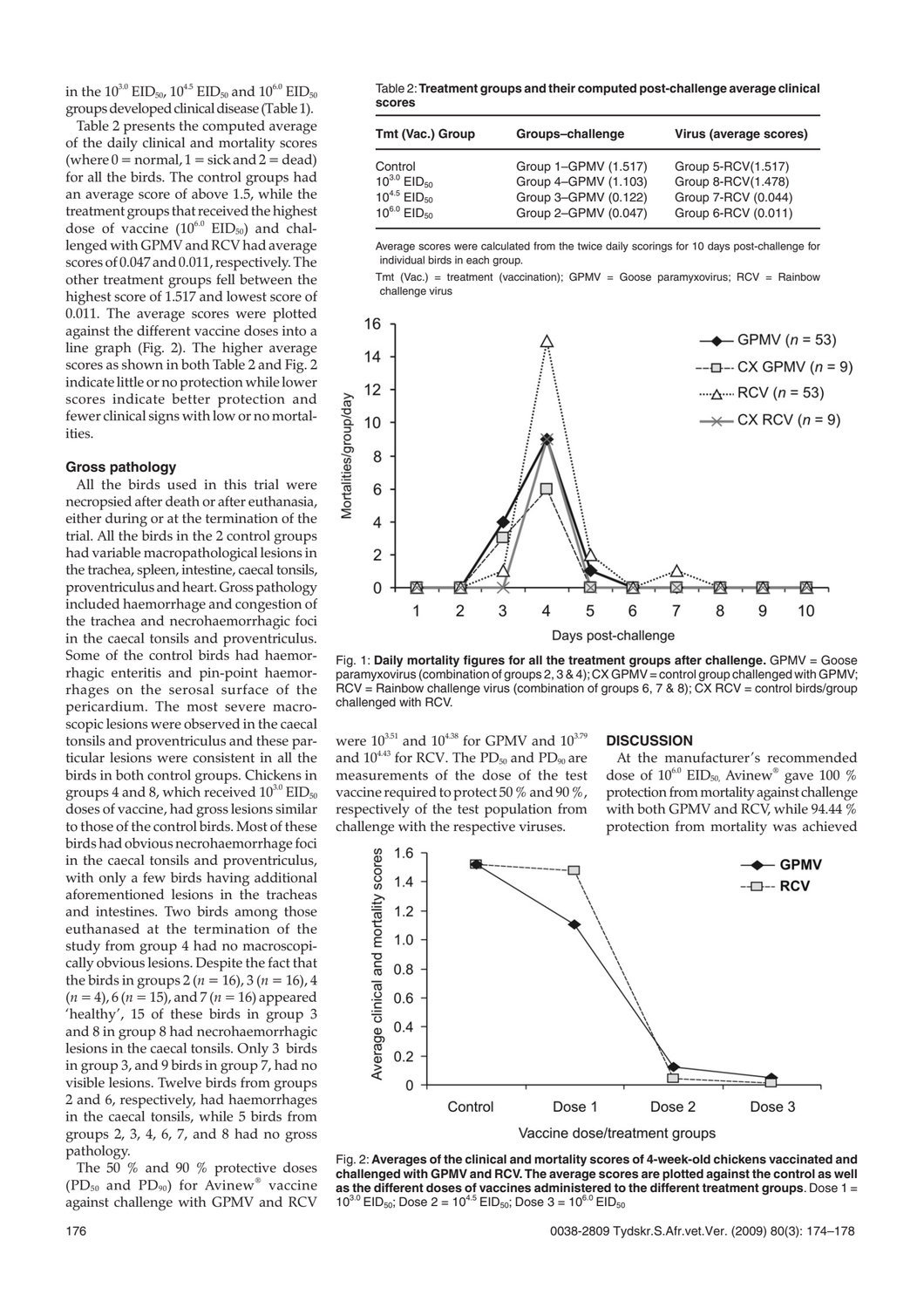in the groups that received a vaccine dose of  $10^{4.5}$  EID<sub>50</sub>. Birds that were vaccinated at a dose of  $10^{3.0}$  EID<sub>50</sub> had 13.89 % protection against challenge with both GPMV and RCV. The protection in birds challenged with GPMV at the lowest vaccine dose of  $10^{3.0}$  EID<sub>50</sub> was poor but statistically significant ( $P < 0.05$ ) when compared with the control groups, while protection of RCVchallenged groups at  $10^{3.0}$  EID<sub>50</sub> was not statistically significant ( $P > 0.05$ ). At both higher doses there was good protection, which was statistically significant (*P* < 0.01) when compared with the unvaccinated control birds and the lower dose of  $10^{3.0}$  EID<sub>50</sub>. The difference in protection between the 2 higher doses of  $10^{4.5}$  EID<sub>50</sub> and  $10^{6.0}$  EID<sub>50</sub> was not statistically significant and both doses offered good protection from clinical disease and mortality. Kapczynski and King<sup>12</sup> demonstrated that a positive correlation exists between a higher dose of live vaccine and the presence of antibody titres and the subsequent protection offered post-challenge, which agrees with the findings in this study.

The level of protection achieved in this study demonstrates the efficacy of the test vaccine and its ability to protect against the clinical consequence of ND, which includes clinical signs and death. This is in agreement with recent works on the efficacy of VG/GA vaccines (Avinew®)<sup>8,24-26</sup>, all of which reported full protection against lethal NDV challenge at the recommended vaccination dose. The results of this study therefore contrast with the concerns in the field and published reports<sup>15,28</sup> that ND vaccines may not produce adequate protection against velogenic challenge. Previous studies using  $\rm{VG/GA}$  vaccine<sup>8,24-26</sup> and others<sup>12,15,19</sup> against various NDV isolates, all reported effective protection against challenge.

Despite the antigenic and genetic diversity that exists within the APMV-1 serotype<sup>3</sup>, and the reports that homologous vaccines perform better than heterologous vaccines<sup>12,19</sup>, no statistically significant difference was detected in the level of protection achieved by the Avinew® vaccine against challenge with the 2 viruses. Indeed, contrary to the belief prior to the commencement of this trial that the vaccine may protect less effectively against GPMV than against the classic strain of the disease, it emerged that protection against the older virus was, if anything, slightly poorer. The difference was most probably linked to the slightly higher pathogenicity of the RCV strain (1.85 for GPMV versus 2.00 for the RCV strain). This was shown by the higher clinical scores and mortality rates in the groups challenged with RCV, most clearly shown

at a virus dose of  $10^{3.0}$  EID<sub>50</sub>. The shedding of viruses post-challenge was not assayed in this study to assess the level of protection as done by Kapczynski and King<sup>12</sup> and Miller *et al.*<sup>19</sup>.

The protection achieved in this study did not, however, inhibit the challenge viruses from infecting and replicating in the host tissues and organs, as varying degrees of gross pathology were encountered even in the apparently healthy challenged birds that were euthanased at the termination of the trial. This is in agreement with reports that vaccination of poultry against ND can only protect birds from the more serious consequence of virulent NDV infection (clinical signs and mortality) but not infection and replication of the virulent strains of the virus<sup>4,7,12,19,22</sup>

The unvaccinated control birds were not protected, as all died within 6 days of challenge, which met the OIE requirements for the acceptance of such challenge trials. The control birds had clinical signs, mortalities and lesions that are consistent with that of velogenic NDV infection in non-immunized birds as reported in earlier studies<sup>11,18,22</sup>

In conclusion, the poultry industry relies heavily on vaccines to control infectious disease including ND. The inability of vaccines to protect against viral replication and shedding, especially in natural infections in field situations, presents an even bigger problem, as it may mask the possible introduction and spread of virulent virus, which become endemic but only become apparent when immunity level is down. The need therefore for the development of improved vaccines against ND, especially using recent isolates, which can protect against infection, replication and reduce or prevent the shedding of virus during infection, cannot be overemphasized. This issue represents one of the biggest challenges in our efforts to control ND and its devastating impact on the poultry industry.

## **ACKNOWLEDGEMENTS**

The authors wish to thank Prof. Peter Thompson of the Department of Production Animals Studies at the University of Pretoria for the technical help with the statistical analysis and interpretation. This work was funded by Merial Animal Health Limited, France.

#### **REFERENCES**

- 1. Abolnik C 2007 Molecular epidemiology of Newcastle disease and avian influenza in South Africa. PhD thesis, University of Pretoria, Pretoria
- 2. Abolnik C, Horner R F, Bisschop S P R, Parker M E, Romito R, Viljoen G J 2004 A phylogenetic study of South Africa New-

castle disease virus strains isolated between 1990 to 2002 suggests epidemiological origins in the Far East. *Archives of Virology* 149: 603–619

- 3. Aldous E W, Mynn J K, Banks J, Alexander D J 2003 A molecular epidemiological study of avian paramyxovirus type 1 (Newcastle disease virus) isolates by phylogenetic analysis of a partial nucleotide sequence of the fusion protein gene. *Avian Pathology* 32: 239–256
- 4. Alexander D J 2001 Newcastle disease. Gordon Memorial Lecture. *Britain Poultry Science* 42: 5–22
- 5. Alexander D J 2003 Newcastle disease, other avian paramyxoviruses, and pneumovirus infections. In Saif J M, Barnes H J, Glisson J R, Fadly A M, McDougald L R, Swayne D E (eds) *Diseases of poultry* (11th edn). Iowa State University Press, Ames: 63–99
- 6. Alexander D J, Senne D A 2008 Newcastle disease, other avian paramyxoviruses, and pneumovirus infections. In Saif Y M, Fadly A M, Glisson J R, McDougald L R, Nolan L K, Swayne D E (eds) *Diseases of poultry* (12th edn). Blackwell Publishing Professional, Ames, Iowa: 7–100
- 7. Asplin F D 1952 Immunization against Newcastle disease with a virus of low virulence (strain F) and observations on subclinical infection in partially resistant fowls. *Veterinary Record* 64: 245–249
- Beard C W, Villegas P, Glisson J R 1993 Comparative efficacy of the B-1 and VG/GA vaccine strains against velogenic viscerotropic Newcastle disease virus in chickens. *Avian Diseases* 37: 222–225
- 9. Burridge M J, Riemann H P, Utterback W W, Sharman E C 1975 The Newcastle disease epidemic in southern California, 1971– 1973: descriptive epidemiology and effects of vaccination on the eradication program. *Proceedings of the Annual Meeting of the United State Animal Health Association* 79: 324–333
- 10. Czeglédi A, Ujvári D, Somogyi E, Wehmann E, Werner O 2006 Third genome size category of avian paramyxovirus serotype 1 (Newcastle disease virus) and evolutionary implications. *Virus Research* 120: 36–48
- 11. Hamid H, Campbell R S F, Parede L 1991 Studies on the pathology of velogenic Newcastle disease: virus infection in nonimmune and immune birds.*Avian Pathology* 20: 561–575
- 12. Kapczynski D R, King D J 2005 Protection of chickens against overt clinical disease and determination of viral shedding following vaccination with commercially available Newcastle disease virus vaccines upon challenge with highly virulent virus from the California 2002 exotic Newcastle disease outbreak. *Vaccine* 23: 3424–3433
- 13. Kaschula V R, Canham A S, Diesel A M, Coles JDWA 1945 Newcastle disease in Natal. *Journal of the South African Veterinary Medical Association* 17: 1–14
- 14. Lamb R A, Collins P L, Kolakofsky D, Melero J A, Nagai Y, Oldstore M B A, Pringle C R, Rima B K 2000 Family *Paramyxoviridae* In van Regenmortel MH V (ed.) Virus *taxonomy, 7th report of the International Committee on Taxonomy of Viruses.* Academic Press, New York: 549–561
- 15. Liu X F, Wan H Q, Ni X X, Wu Y T, Liu W B 2003 Pathotypical and genotypical characterization of strains of Newcastle disease virus isolated from outbreaks in chicken and goose flocks in some regions of China